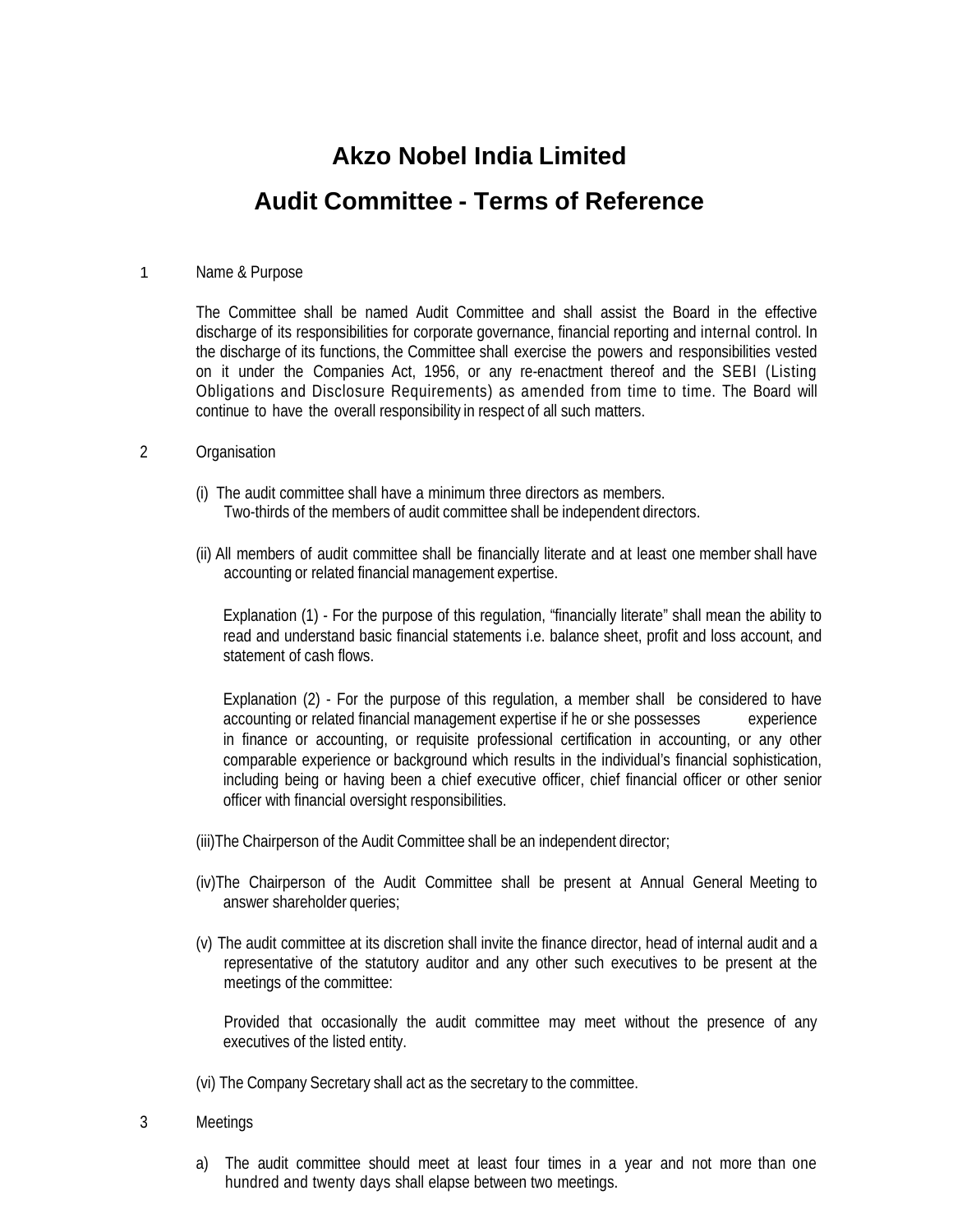- b) The quorum shall be either two members or one third of the members of the Audit Committee whichever is greater, with atleast two independent members.
- c) Formal notice of the Committee's meetings shall not be necessary but the Chairperson will ensure that all members and invitees authorized by the Committee or the Board are advised of the date/ time and venue of the meetings in advance.
- 4 Powers

The Audit Committee shall have the following powers;

- a. To investigate any activity within its terms of reference
- b. To seek information from any employee.
- c. To obtain outside legal or other professional advice.
- d. To secure attendance of outsiders with relevant expertise, if it considers necessary.
- 5. Role

(A) The role of the Audit Committee shall include the following:

(1) oversight of the listed entity's financial reporting process and the disclosure of its financial information to ensure that the financial statement is correct, sufficient and credible;

(2) recommendation for appointment, remuneration and terms of appointment of auditors of the listed entity;

(3) approval of payment to statutory auditors for any other services rendered by the statutory auditors;

(4) reviewing, with the management, the annual financial statements and auditor's report thereon before submission to the board for approval, with particular reference to:

(a) matters required to be included in the director's responsibility statement to be included in the board's report in terms of clause (c) of sub-section (3) of Section 134 of the Companies Act, 2013;

(b) changes, if any, in accounting policies and practices and reasons for the same;

(c) major accounting entries involving estimates based on the exercise of judgment by management;

(d) significant adjustments made in the financial statements arising out of audit findings;

(e) compliance with listing and other legal requirements relating to financial statements;

(f) disclosure of any related party transactions;

(g) modified opinion(s) in the draft audit report;

(5) reviewing, with the management, the quarterly financial statements before submission to the board for approval;

(6) reviewing, with the management, the statement of uses / application of funds raised through an issue (public issue, rights issue, preferential issue, etc.), the statement of funds utilized for purposes other than those stated in the offer document / prospectus / notice and the report submitted by the monitoring agency monitoring the utilisation of proceeds of a public or rights issue, and making appropriate recommendations to the board to take up steps in this matter;

- (7) reviewing and monitoring the auditor's independence and performance, and effectiveness of audit process;
- (8) approval or any subsequent modification of transactions of the listed entity with related parties;
- (9) scrutiny of inter-corporate loans and investments;
- (10) valuation of undertakings or assets of the listed entity, wherever it is necessary;
- (11) evaluation of internal financial controls and risk management systems;
- (12) reviewing, with the management, performance of statutory and internal auditors, adequacy of the internal control systems;